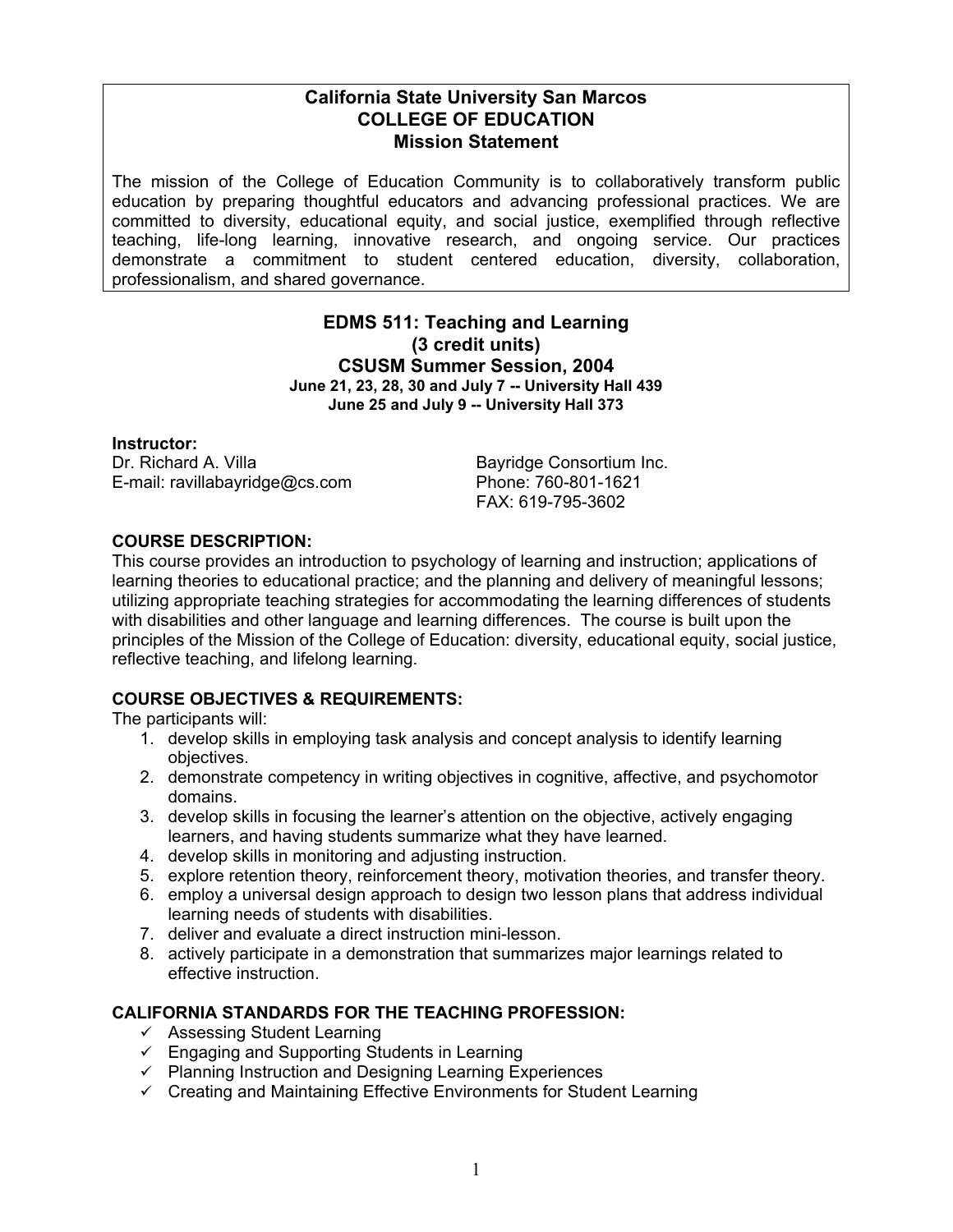### **CALIFORNIA TEACHING PERFORMANCE EXPECTATIONS:**

Candidates for the Multiple Subject Credential will:

- 1. Monitor and support student learning during instruction (TPE 2)
- 2. Use, interpret, and give feedback on formal and informal assessment measures (TPE 3)
- 3. Make content accessible to all learners (TPE 4)
- 4. Ensure the active and equitable engagement of all students in the learning process (TPE 5)
- 5. Employ developmentally appropriate teaching practices to all learners (TPE6 a-d)
- 6. Demonstrate the ability to identify and design effective instruction for the needs, abilities, and development of all children and adolescents (TPE 8)
- 7. Plan and design learning experiences for children and adolescents that include goals, strategies, activities, materials, including technology, that coordinate effectively with academic content and the needs, abilities, and development of all children and adolescents (TPE 9)
- 8. Demonstrate the ability to maintain effective social environments for student learning by including positive behavior supports and addressing social and emotional development of students in a classroom management plan (TPE 11)

### **WHAT DO I NEED FOR CLASS?**

 Cummings, C., Nelson, C., & Shaw, D. (2004). *Teaching makes a difference* (5th ed.) Edmonds, WA: Teaching Inc. (CM)

 Rosenberg, M., O'Shea, L. & O'Shea, D. (2002). *Student teacher to master teacher: A practical guide for educating students with special needs* (2nd ed.) Upper Saddle River, NJ: Merrill. (RO)

 Thousand, J., Villa, R., & Nevin, A. (2002). *Creativity & Collaborative Learning: The practical guide for empowering students, teachers, and administrators* (2nd ed.) Baltimore: Paul H. Brookes. (TH)

#### **ACTIVITIES AND INSTRUCTIONAL METHODS FOR REALIZING OBJECTIVES:**

| class discussions | group work   | lecture             | readings in texts & literature |
|-------------------|--------------|---------------------|--------------------------------|
| web site access   | study guides | quick writes        | videos                         |
| demonstrations    | quizzes      | written reflections |                                |

#### **EVALUATION OF ATTAINMENT OF THESE KNOWLEDGE BASES AND SKILLS:**

lesson plan design lesson presentation creativity

attendance punctuality active participation in class quizzes reflections collaborative activities class dynamics group presentations critique of lessons

### **PROFESSIONAL AND ADMINISTRATIVE REQUIREMENTS:**

- 1. Attend all class sessions. Be on time. Please call the instructors when you are unable to attend class or when you will be late. It is the policy of the CSUSM College of Education that any student who misses 20% or more of class time or class sessions may not receive a passing grade for a course.
- 2. "Person-first" language (e.g., "Student with Down Syndrome" rather than "Down Syndrome student;" "Johnny who happens to have Autism" rather than "My Autistic student") must be used throughout all written and oral assignments and class discussions.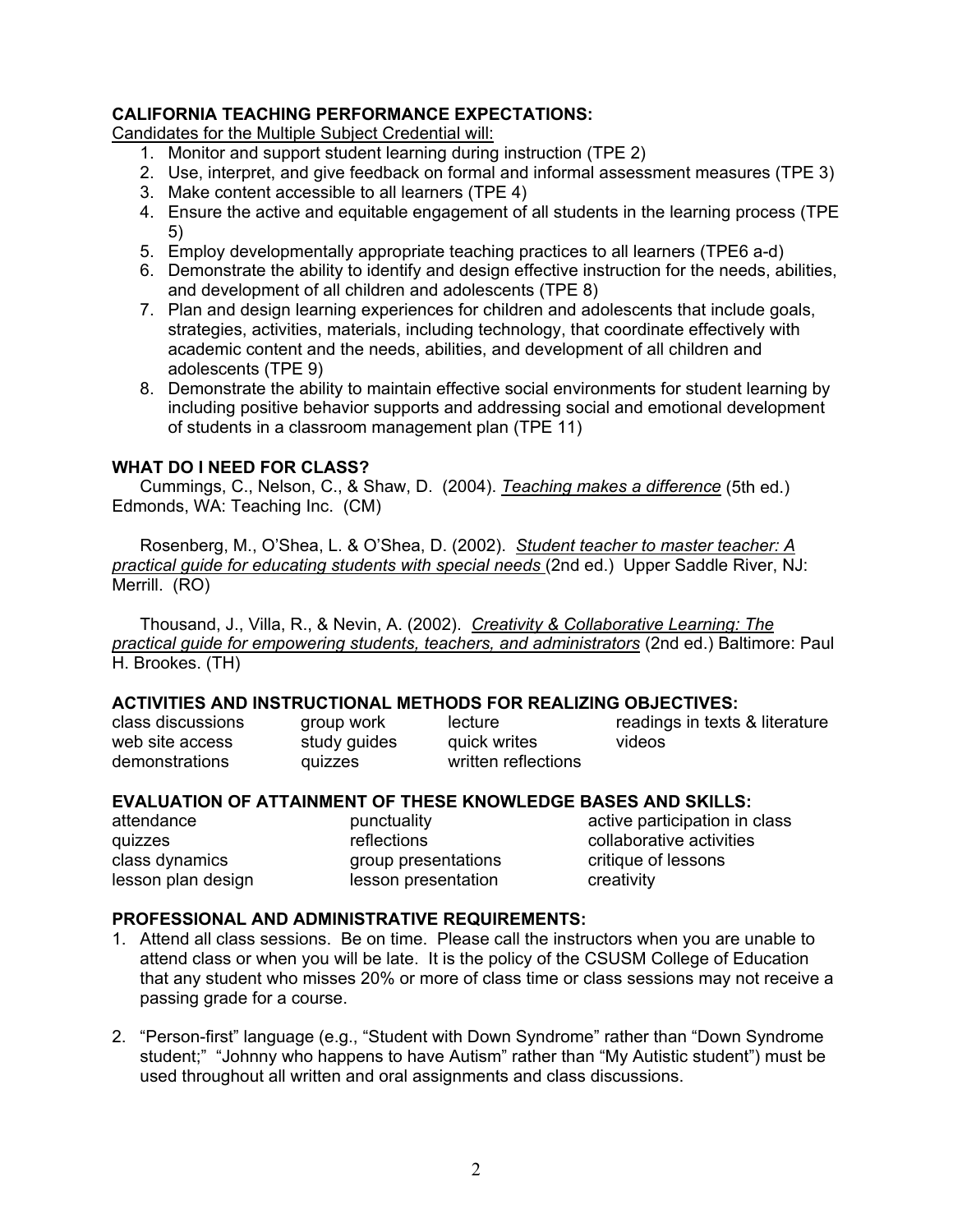- 3. Word-process all written documents. Keep a copy of all of your work. You will want these copies for your records and future use as potential professional portfolio entries.
- 4. Complete and hand in all assignments on the due dates for full credit. If you have extraordinary circumstances that impact completion of your assignments, please let the instructor know in advance. Any time that you have questions or concerns, please contact the instructor immediately.
- 5. Participate in class discussions and group activities and demonstrate positive interpersonal skills with classmates and instructors.
- 6. Select a class "buddy" to ensure that you receive handouts and information if you miss all or part of a class.

| <b>DIIMM</b><br>www.                            | hone:<br>ele. |
|-------------------------------------------------|---------------|
| $\cdots$<br>moil<br>— - г.<br>-шан.<br><u>_</u> | Fax:          |
| .<br>$\sim$                                     |               |

### **GRADING SCALE:**

| A  | $(93-100$ points) | $A -$  | $(91-92$ points) |
|----|-------------------|--------|------------------|
| B+ | $(89-90$ points)  |        | $(83-88$ points) |
| B- | $(81-82$ points)  | $( )+$ | $(79-80$ points) |

### **CRITERIA FOR GRADING:**

A (Excellent): Performance at the highest level, showing sustained excellence in meeting all course objectives and requirements and exhibiting an unusual degree of intellectual initiative.

- B (Good): Performance at a high level, showing consistent and effective achievement in meeting course objectives and requirements.
- C+ (Satisfactory): Performance at an adequate level, meeting the basic objectives and requirements of the course.
- *NOTE: The minimum acceptable grade for a course in the professional education sequence is "C+." A "B" average must be maintained. (CSUSM General Catalog)*

#### **SCHOLASTIC REQUIREMENTS:**

#### *Participation*

#### *(2 points maximum/class X 14 classes = 28 points)*

Regular, punctual attendance is required, as it is critical and expected in the teaching profession. Because this class is laboratory in nature, the experiences and discussions are difficult to recreate on your own. Additionally, it is important that each class member have the opportunity to exhibit collaborative teaming and participatory behavior. To reinforce our commitment to developing interpersonal skills, students can earn two points per class for arriving on time; returning from break on time; staying for all of the class; and fully participating and cooperating with classmates, instructors, and guests in accordance with agreed-upon class norms. A class participant who arrives late, departs early, or engages in "non-collaborative" behavior will receive less than the maximum two points for that given class.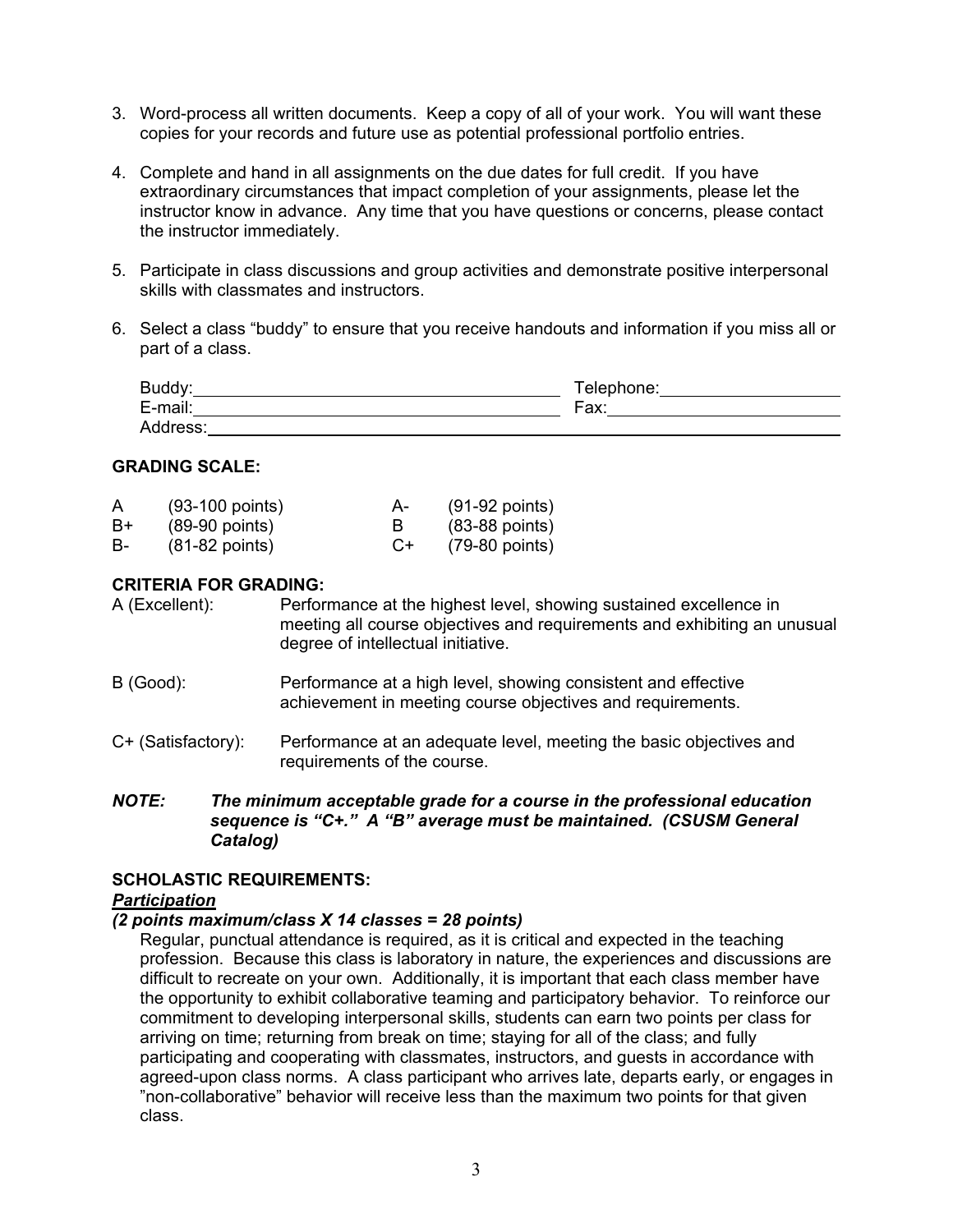# **Design Two Universal Design Direct Instruction Lessons**

#### **(2 @ 12 = 24 points maximum)**

Each participant designs, with a team, two Direct Instruction lessons using the Direct Instruction Lesson Plan Format.

### **Quizzes**

### **(5 quizzes @ 2 points/quiz = 10 maximum points)**

Participants complete 5 quizzes that check knowledge, comprehension, and application of the elements of effective instruction.

#### **Reading Reflections**

#### **(6 written reflections = 23 points maximum)**

Participants provide written responses to "prompt questions" regarding readings. Responses are written outside of class time and are due on the days indicated in the schedule in bold italics in the "Assignments Due Today" column of the course agenda. Reading reflection writing prompts are provided at the end of the syllabus. Each reflection is worth the number of maximum points indicated with the writing prompt at the end of the syllabus.

### **Teaching of the Direct Instruction Lesson Plan**

#### **(10 points maximum)**

As a team, participants develop and teach 20 minutes of a Direct Instruction Lesson to classmates. A performance rubric will be provided and used by both the presenters and class participants to evaluate the demonstration.

### **Multiple Intelligences Final Presentation**

#### **(5 maximum points)**

Teams will create and present a representation of their learnings about effective instruction. The presentation will be no more than 15 to 20 minutes in length.

| <b>Weightings of Assignments:</b>            | <b>Maximum Points</b> |
|----------------------------------------------|-----------------------|
| Attendance & Participation                   | 28                    |
| Design Two Lessons @ 12 pts./lesson plan     | 24                    |
| Quizzes (5 quizzes @ 2 points/quiz)          | 10                    |
| Reading Reflections (6 @ 3 to 6 points each) | 23                    |
| Teach a Lesson                               | 10                    |
| <b>Total Teaching Act Presentation</b>       | 5                     |
| <b>Total Maximum Points</b>                  | 100                   |

# **READING REFLECTION PROMPTS AND POINTS Reflection #1 (3 points)**

Select one of the skills listed in Pause and Reflect 5.4 on page 129 of Chapter 5 of Student to Master Teacher (RO) and complete a task analysis in as much detail as possible. Be prepared to share it with classmates.

### **Reflection #2 (6 points)**

Please carefully study Chapters 3 & 8 of Student Teacher to Master Teacher (RO) prior to viewing the video(s). (*Note:* Even though Chapter 3 refers to special education classrooms, the same principles apply to every classroom.) Please answer the following questions. Be as thorough as you can in your answers. Be prepared to share your findings with classmates and/or instructors during class.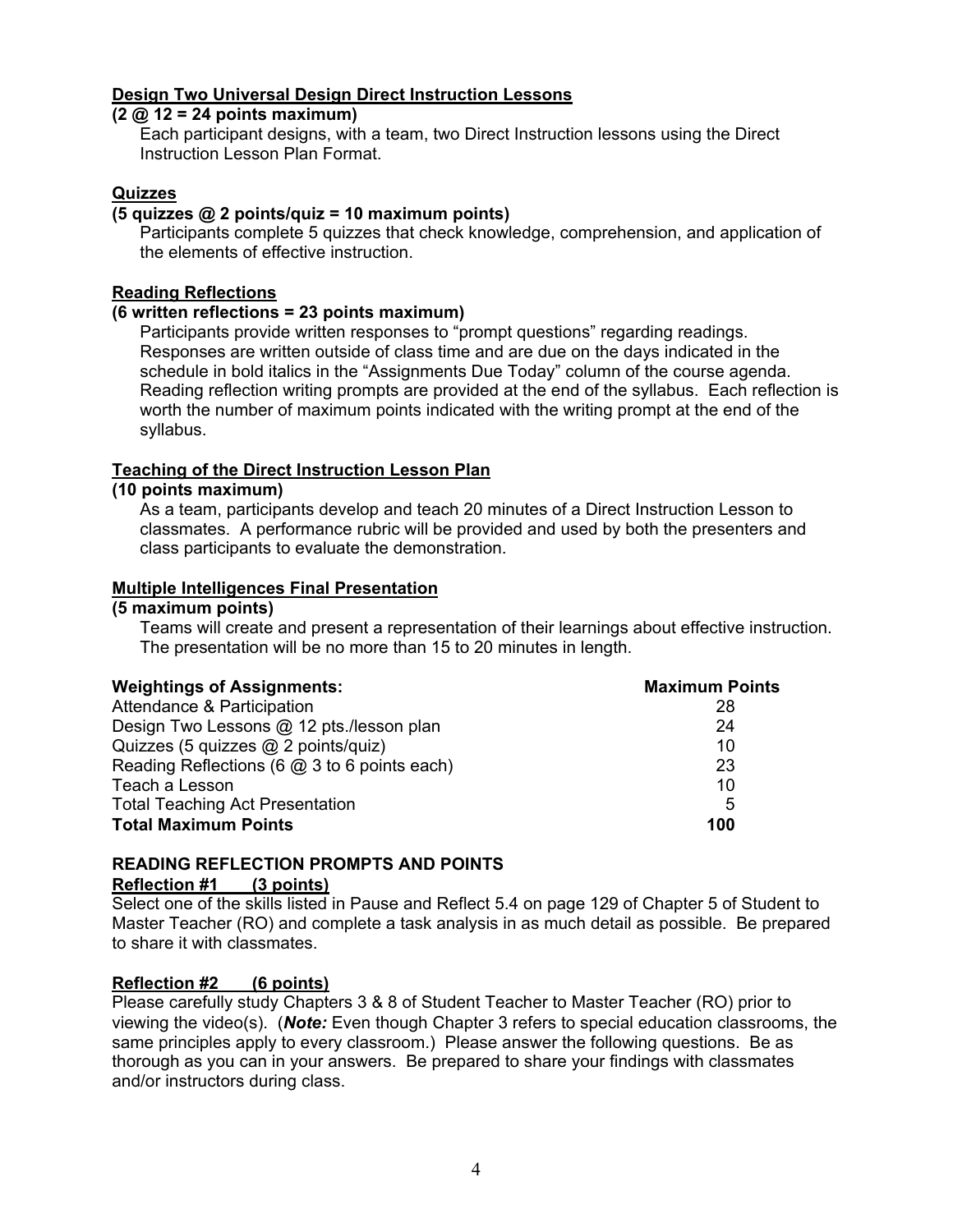- 1. With Chapter 3 of Student Teacher to Master Teacher in mind, what did you notice about the design of the physical classroom environment that supported (or did not support) student learning? What design alternatives would you suggest?
- 2. With Chapter 3 of Student Teacher to Master Teacher in mind, what did you see in terms of levels of instructional time that supported efficient use of time?
- 3. What transition cues (Chapter 3, Box 3.2) and strategies for increasing on-task behavior (Chapter 3, Box 3.4) did you see used?
- 4. With Chapters 3 and 8 in mind, what methods for developing, introducing, and maintaining classroom rules and procedures were used in the classroom?
- 5. With your observations and Chapter 8 in mind, please complete Pause and Reflect 8.2 on page 256 of Student Teacher to Master Teacher.
- 6. With your observations and Chapter 8 in mind, please complete, Pause and Reflect 8.3 on page 263 of Student Teacher to Master Teacher.

# **Reflection #3 (3 points)**

Prior to viewing the video(s), please review pages 13-51 of the Cummings Teaching Makes a Difference text. Identify and state at least two objectives of the "lesson" or activity. Write the objectives as observable and measurable behavioral objectives that include the four essential features of quality behavioral objectives. Also, identify the level of complexity (i.e., Bloom's Taxonomy) of each objective.

### **Reflection #4 (3 points)**

Objectives: Write three behavioral objectives (one each from the Cognitive, Affective, and Psychomotor domains) that would be appropriate to include in literacy or any other academic lesson.

Remember the essential features of a quality behavioral objective:

- 1. Identifies the LEARNER(S)
- 2. Identifies "observable" and "measurable" BEHAVIOR(S) you want the learner(s) to exhibit
- 3. Identifies the GIVENS conditions under which the behavior will occur
- 4. Identifies the CRITERIA for successful performance

### **Reflection #5 (4 points)**

Identify 4 concepts, understandings, or procedures regarding taxonomies, instructional objectives, universal design, and/or the seven instructional approaches (i.e., direct instruction, inquiry training, concept attainment, learning cycle, concept formation, unguided inquiry, cooperative learning) that have been clarified for you through classroom instruction and/or the assigned readings in the Teaching Makes a Difference, Student to Master Teacher , or Creativity and Collaborative Learning texts. For each identified concept, understanding or procedure, describe your new understanding or clarification as well as why the concept/understanding/procedure is important to effective instruction.

### **Reflection #6 (4 points)**

After reading Chapter 6 of Student Teacher to Master Teacher and Chapters 1 and 7 of Creativity and Collaborative Learning, create a "Letterman's List of Top 10 Tips" for the effective delivery of instruction and establishment of democratic classrooms that identifies new or salient learnings from the chapters. For each tip, write a brief paragraph that describes the principle, concept, or practice and explains its significance to you. Be sure to include learnings from each of the three chapters.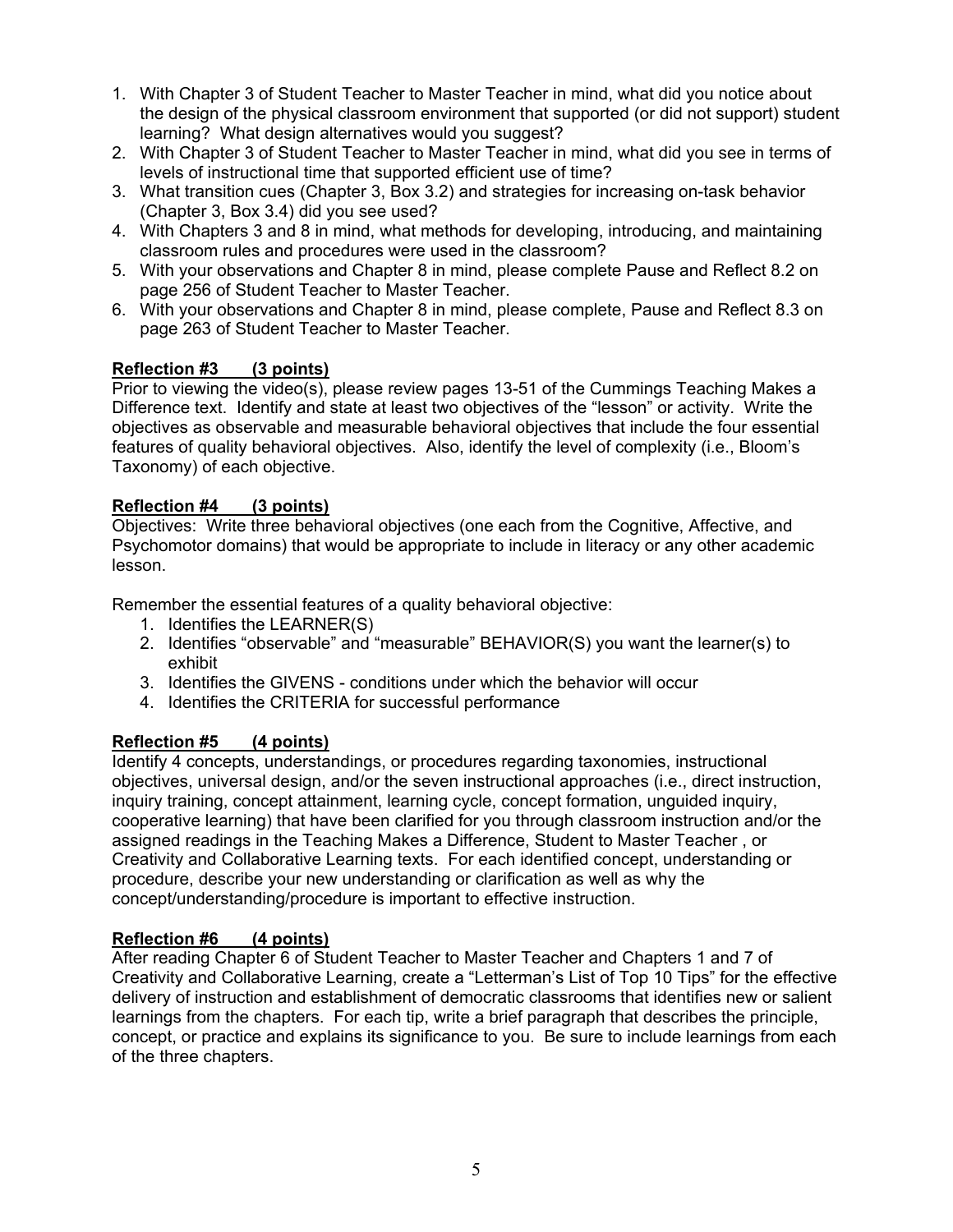**SB 2042-AUTHORIZATION TO TEACH ENGLISH LEARNERS COMPETENCIES**

| **Competencies addressed by this course are shaded**                                                                                            |                                                                                                                                |                                                                                                     |  |
|-------------------------------------------------------------------------------------------------------------------------------------------------|--------------------------------------------------------------------------------------------------------------------------------|-----------------------------------------------------------------------------------------------------|--|
| PART 1:<br><b>LANGUAGE STRUCTURE AND</b><br><b>FIRST- AND SECOND-</b><br><b>LANGUAGE DEVELOPMENT</b>                                            | PART 2:<br><b>METHODOLOGY OF BILINGUAL,</b><br><b>ENGLISH LANGUAGE</b><br>DEVELOPMENT, AND CONTENT<br><b>INSTRUCTION</b>       | PART 3:<br><b>CULTURE AND CULTURAL</b><br><b>DIVERSITY</b>                                          |  |
| I. Language Structure and Use:<br><b>Universals and Differences</b><br>(including the structure of English)                                     | I. Theories and Methods of<br><b>Bilingual Education</b>                                                                       | I. The Nature of Culture                                                                            |  |
| A. The sound systems of language<br>(phonology)                                                                                                 | A. Foundations                                                                                                                 | A. Definitions of culture                                                                           |  |
| <b>B.</b> Word formation (morphology)                                                                                                           | <b>B.</b> Organizational models: What<br>works for whom?                                                                       | <b>B.</b> Perceptions of culture                                                                    |  |
| C. Syntax                                                                                                                                       | C. Instructional strategies                                                                                                    | C. Intragroup differences (e.g.,<br>ethnicity, race, generations, and<br>micro-cultures)            |  |
| <b>D.</b> Word meaning (semantics)                                                                                                              | II. Theories and Methods for<br>Instruction In and Through English                                                             | D. Physical geography and its effects<br>on culture                                                 |  |
| E. Language in context                                                                                                                          | A. Teacher delivery for both English<br>language development and content<br>instruction                                        | E. Cultural congruence                                                                              |  |
| F. Written discourse                                                                                                                            | B. Approaches with a focus on English<br>language development                                                                  | II. Manifestations of Culture:<br><b>Learning About Students</b>                                    |  |
| G. Oral discourse                                                                                                                               | C. Approaches with a focus on content<br>area instruction (specially designed<br>academic instruction delivered in<br>English) | A. What teachers should learn about<br>their students                                               |  |
| H. Nonverbal communication                                                                                                                      | D. Working with paraprofessionals                                                                                              | <b>B.</b> How teachers can learn about their<br>students                                            |  |
| II. Theories and Factors in First- and<br><b>Second-Language Development</b>                                                                    | III. Language and Content Area<br><b>Assessment</b>                                                                            | C. How teachers can use what they<br>learn about their students (culturally<br>responsive pedagogy) |  |
| A. Historical and current theories and<br>models of language analysis that have<br>implications for second-language<br>development and pedagogy | A. Purpose                                                                                                                     | III. Cultural Contact                                                                               |  |
| <b>B. Psychological factors affecting</b><br>first- and second-language<br>development                                                          | <b>B.</b> Methods                                                                                                              | A. Concepts of cultural contact                                                                     |  |
| C. Socio-cultural factors affecting first-<br>and second-language development                                                                   | C. State mandates                                                                                                              | <b>B.</b> Stages of individual cultural contact                                                     |  |
| D. Pedagogical factors affecting first- and<br>second-language development                                                                      | <b>D.</b> Limitations of assessment                                                                                            | C. The dynamics of prejudice                                                                        |  |
| E. Political factors affecting first- and<br>second-language development                                                                        | E. Technical concepts                                                                                                          | D. Strategies for conflict resolution                                                               |  |
|                                                                                                                                                 |                                                                                                                                | IV. Cultural Diversity in U.S. and CA                                                               |  |
|                                                                                                                                                 |                                                                                                                                | A. Historical perspectives                                                                          |  |

**B.** Demography

**C.** Migration and immigration